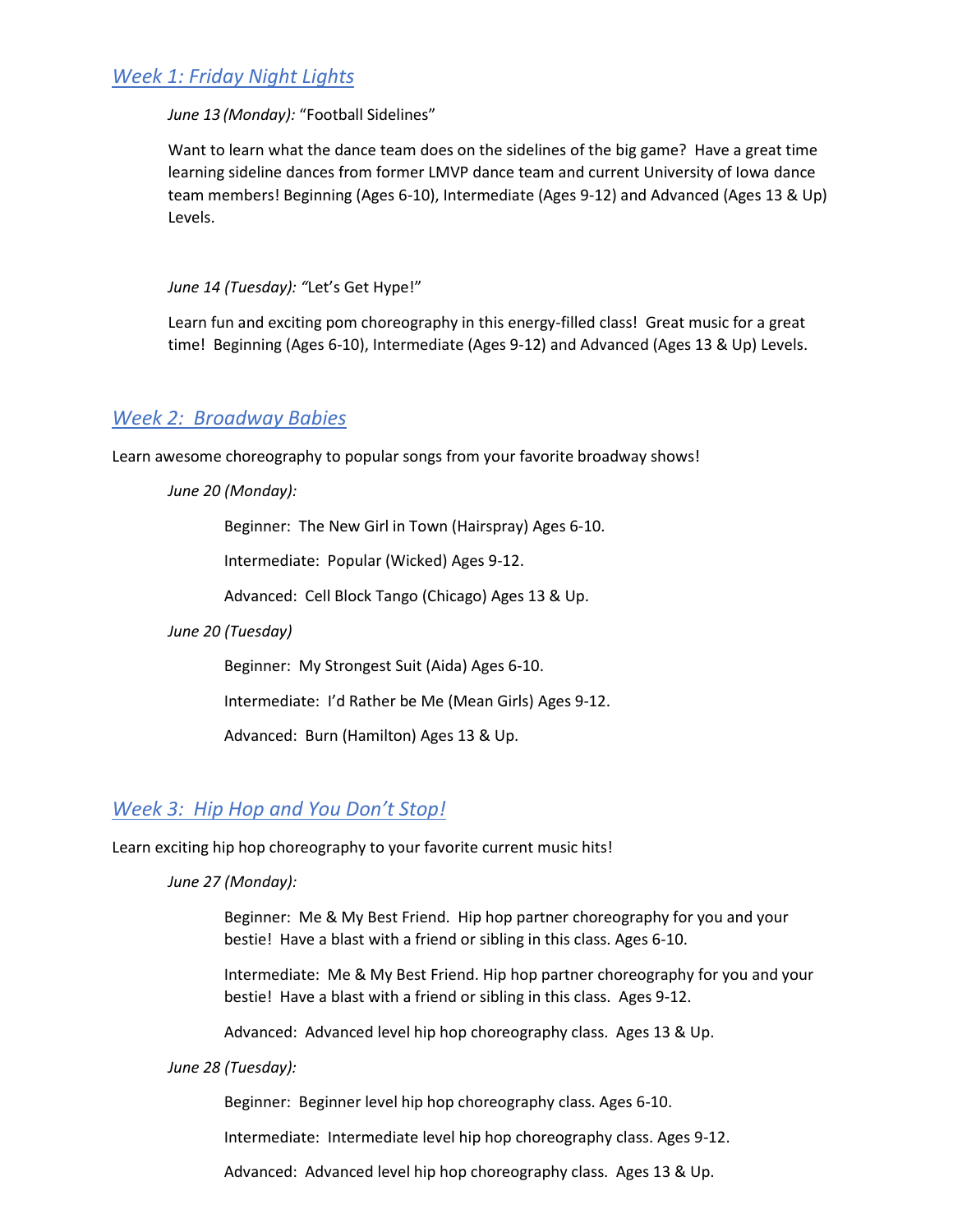# *Week 4: Welcome to Hollywood*

Commercial Jazz week! Commercial jazz is highly entertainment driven, and is completely mainstream today. It can add elements of hip hop, jazz, and the latest trends in dance as well as tricks, choreographed to pop songs. This is the main style of dance seen in music videos. Get exhilarated with fantastic choreography to your favorite songs!

*July 4 (Monday): NO CLASS*

*July 5 (Tuesday):* 

Beginner: Dynamite (BTS) Intermediate: Rain on Me (Lady GaGa) Advanced: Woman (Doja Cat)

# *Week 5: Amazing Acro Week*

Acro-Dance technique includes balancing, limbering, tumbling and partnering, based in flexibility, contortion and strength. Dancers who train through Acrobatic Arts have balanced development, are stronger, more flexible, and fearless. Dancers will have more skills, have fewer accidents, and are less likely to develop chronic injuries. Perfect chance for your dancer to dip their toes in the waters of acro and just test out a class to see if they would enjoy it in the fall!

*July 11 (Monday):*

Beginner: Introduction to Acro. Ages 6-10.

Intermediate: Introduction to Acro. Ages 9-12.

Advanced: Aerial Clinic. Learn all the drills you need to know to add an aerial cartwheel to your skills! Ages 13 & Up.

*July 12 (Tuesday):*

Beginner: Introduction to Acro. Ages 6-10.

Intermediate: Introduction to Acro. Ages 9-12.

Advanced: Walkover clinic. Learn all the drills you need to know to add front/back walkovers to your skills! Ages 13 & Up.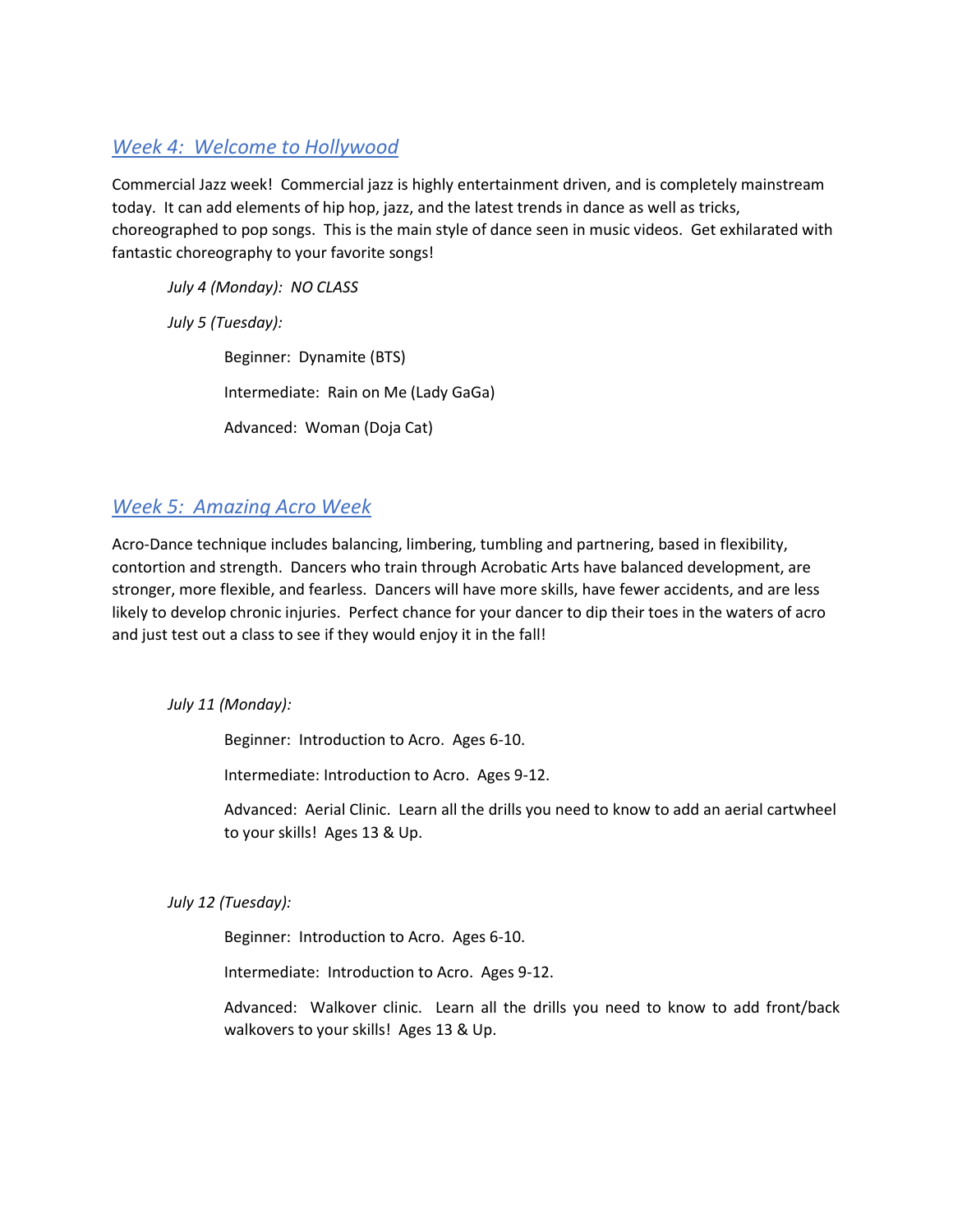### *Week 6: Bunhead Bootcamp*

Get back to the basics with ballet technique week! Does your dancer want to improve their skills while challenging themselves but still having fun? This week is for them! Revisit the foundation of dance and work on the beauty and grace of this classic style. Work at the barre, center and across the floor exercises.

*July 18 (Monday) and July 19 (Tuesday):*

Beginner: Ballet Technique. Ages 6-10.

Intermediate: Ballet Technique. Ages 9-12.

Advanced: Ballet Technique. Ages 13 & Up.

# *Week 7: Disney Week*

This week, learn choreography to your favorite Disney tunes! Lyrical dance choreography will be taught on Monday, and Jazz choreography on Tuesday.

#### *July 25 (Monday):*

Beginner: Dos Oruguitas (Encanto) Intermediate: Part of Your World (Little Mermaid) Advanced: How Far I'll Go (Moana)

#### *July 26 (Tuesday)*

Beginner: We Don't Talk About Bruno (Encanto)

Intermediate: Nobody Like U (Turning Red)

Advanced: Mother Knows Best (Tangled)

# *Week 8: Friday Night Lights*

### *August 1 (Monday):* "Football Sidelines"

Want to learn what the dance team does on the sidelines of the big game? Have a great time learning sideline dances from former LMVP dance team and current University of Iowa dance team members! Beginning (Ages 6-10), Intermediate (Ages 9-12) and Advanced (Ages 13 & Up) Levels.

*August 2 (Tuesday):* "Let's Get Hype!"

Learn fun and exciting pom choreography in this energy-filled class! Great music for a great time! Beginning (Ages 6-10), Intermediate (Ages 9-12) and Advanced (Ages 13 & Up) Levels.